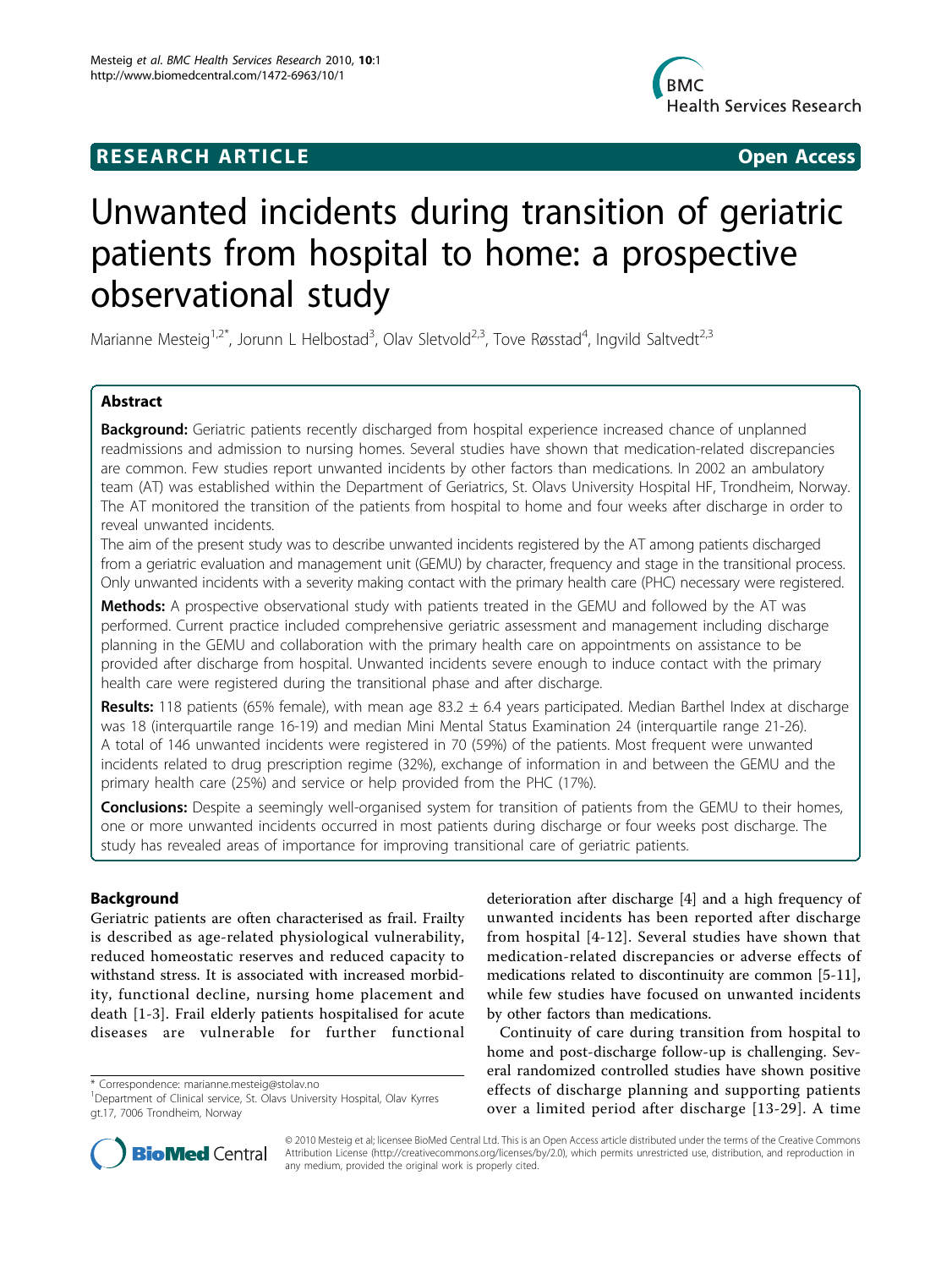<span id="page-1-0"></span>limited supported discharge in addition to treating geriatric patients in a specialized hospital unit has been shown to improve functional status [[30](#page-8-0)-[33\]](#page-8-0) and increase possibilities of living at home [[30](#page-8-0)], as well as to reduce mortality [\[4](#page-7-0)[,30-33](#page-8-0)] and readmissions [[31,33](#page-8-0)].

For many years St. Olav University Hospital has been collaborating with the primary health care (PHC) in the city of Trondheim, Norway in developing a system to improve the quality of transition of hospitalised patients to their homes [[34](#page-8-0)-[39\]](#page-8-0) (Figure 1). As part of this work and based upon the literature referred above, an ambulatory team (AT) as part of the GEMU was established in 2002. The intention was to improve the transitional process from a GEMU to the patients' homes for patients living in Trondheim. The present study is aiming at describe unwanted incidents among patients discharged from the GEMU as part of such a practice by character, frequency and stage in the transitional process.

## Methods

#### Study design

This is a prospective observational study. Patients were followed during the hospital stay and four weeks after discharge.

#### **Setting**

Patients were recruited from the city of Trondheim which has about 160.000 inhabitants. The health care system of Norway is public with hospitals financed by the government, while the primary health care including the nursing homes are financed by the municipalities. Assistance from home care nurses is free, but patients are charged for practical help in their home according to their income.

The study was run from a 15-bed GEMU as part of the Clinic of Internal Medicine at St. Olav University Hospital in Trondheim, Norway, the study period lasting from November 2005 throughout June 2007. Approximately 80% of the admitted patients lived in their own homes and were referred to the hospital as emergencies caused by acute medical diseases.

## Sample

All patients planned to be discharged from the GEMU to their homes and who got supported discharge from the AT was asked to participate. Patients being discharged to nursing homes, rehabilitation institutions or other hospital departments were not included. For practical reasons AT services were only offered to patients living in the city of Trondheim. Hence, patients from surrounding municipalities were not included.

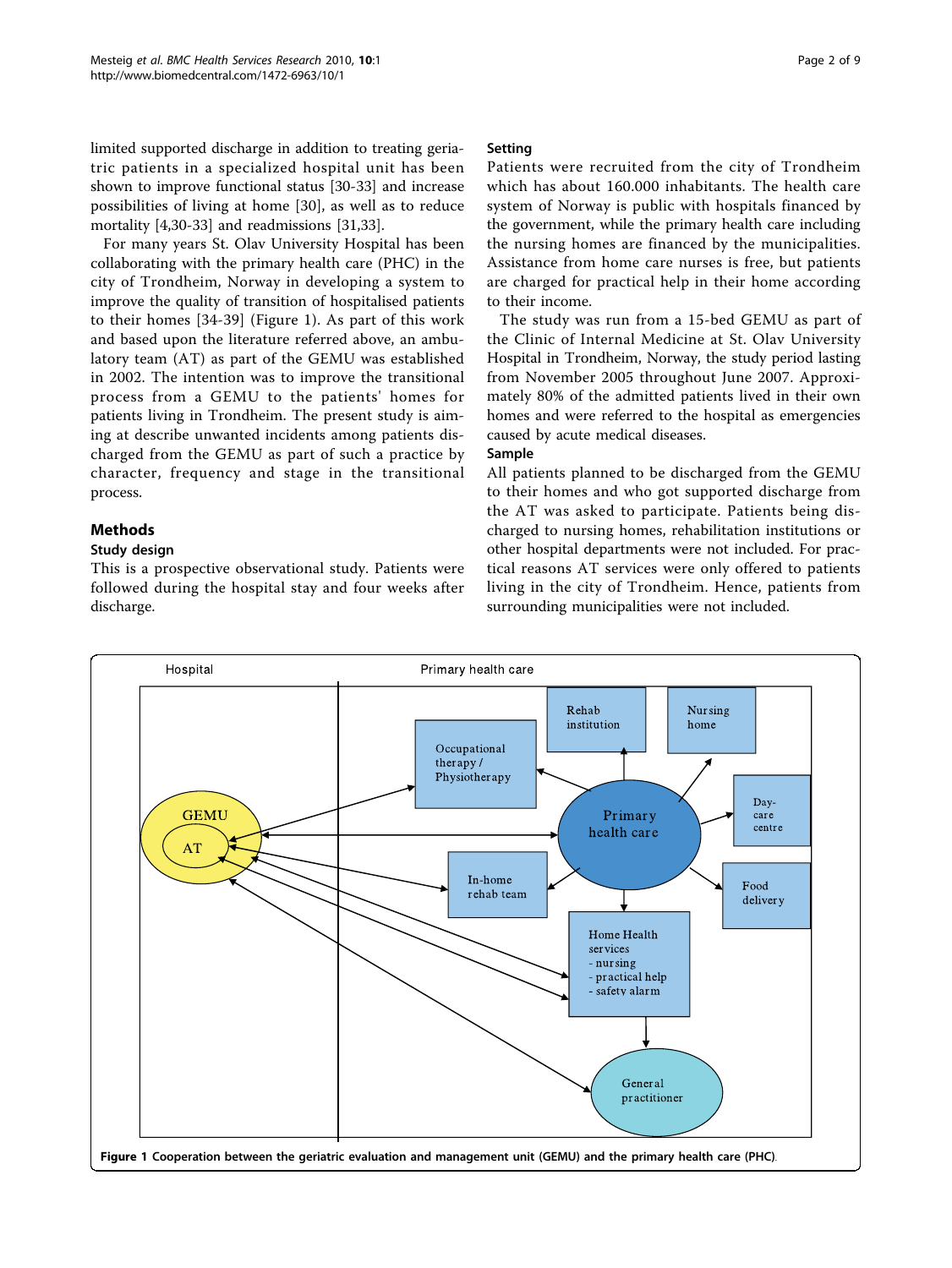## Follow-up of patients from the GEMU to the primary health care

## In hospital

The GEMU patients went through a comprehensive geriatric assessment (CGA) by an interdisciplinary team consisting of physicians, nurses, occupational therapists, physiotherapists and registered nurses. Discharge planning was emphasised and started as early as possible. More details about the CGA are described in a previous publication [[37](#page-8-0)].

A discharge-planning meeting was arranged for all GEMU-patients during the hospital stay. Participating in this meeting were the patient, his closest caregiver(s), the attending physician, nurse and the AT primary contact in the GEMU and participants from the primary health care. During the meeting the primary health care received information on the patient's medical and functional status as assessed in the GEMU and assistance and adjustments necessary after discharge were discussed. At the end of the meeting the primary health care representative wrote a detailed decision on services to be provided by the primary health care after discharge, specifying assistance related to activities of daily living (ADL) and instrumental activities of daily living (IADL) including administration of drugs, services in a day-care centre, inpatient or ambulatory rehabilitation, short- or a long-term stay in nursing homes, physiotherapy, occupational therapy, in-home rehabilitation, food delivery and acquisition of safety-alarms. After this meeting the primary health care representative reported the patient's status and assistance to be provided to the office of home health services (HS) [\(Figure 1](#page-1-0)). The service should be performed according to the primary health care's standards, including method and time to be used for the different services provided in the patient's home [[40\]](#page-8-0). Sometimes, the discharge planning meeting was arranged in the patient's own home. In these cases a representative from the home services who knew the patient beforehand was present (in addition to the representative from the primary health care), and only the patient's AT primary contact participated from the GEMU.

Members of the AT were of a nurse, an occupational therapist and a physiotherapist, all being experienced with specialised education and training in geriatrics. The physicians in the GEMU served as medical consultants for the AT. The intention of the follow-up by the AT was to cooperate with the primary health care and the GEMU in order to prevent, uncover and resolve unwanted incidents of importance for the patient's situation, e.g. misunderstandings concerning medications, absence of assistance from the primary health care or problems influencing the patients' health condition after discharge.

#### **Transition**

At discharge the attending physician in the GEMU wrote a discharge letter to the patient including information on diagnosis, drug regimen and medical followup after discharge, and a copy was sent to the home care nurse. A complete medical report was later sent to the patient's general practitioner. In addition, the GEMU team members sent a case summary to the responsible carer in the primary health care with detailed recommendations on follow-up of e.g. nutrition, physical exercise, adjustments of home environment.

#### After discharge

After discharge the patients were expected to receive assistance from the primary health care as decided during the stay in the GEMU according to the routines of the home health services. The AT visited the patients during the first week after discharge, while contact afterwards was generally maintained by telephone calls to the patient, the closest caregiver, or representatives from the primary health care, at least once a week during a follow-up period of four weeks. Occasionally representatives from the primary health care contacted the AT. [Figure 1](#page-1-0) gives a schematic outline of the clinical practice regarding the cooperation between the GEMU and the primary health care.

#### Procedures

Baseline characteristics were collected from the patient's hospital record, the hospital database and the decision from the discharge-planning meeting.

During the first four weeks after discharge the AT team members, registered predefined unwanted incidents on registration forms. Only unwanted incidents with a severity making contact with the primary health care necessary were registered. If uncertainty whether or not it should be defined as an unwanted incident, a consensus was achieved with the project coordinator, the senior medical officer of geriatric medicine in Trondheim and with an experienced geriatric nurse in the GEMU.

#### Outcome variables

Cognitive function was assessed during the hospital stay by an occupational therapist, using the Mini Mental State Examination (MMSE) [[41\]](#page-8-0). ADL was assessed by the Barthel Index (BI) [[42\]](#page-8-0) at admission and discharge by other GEMU personnel.

The GEMU staff members, representatives for the AT as well as the primary health care participated in the planning of the study. Main outcomes of this study were unwanted incidents registered during the hospital stay, at discharge and during four weeks of follow-up. Unwanted incidents to be registered were defined according to a literature review and clinical experience with 230 patients during a running-in period of two and a half year. A standardized instrument was developed,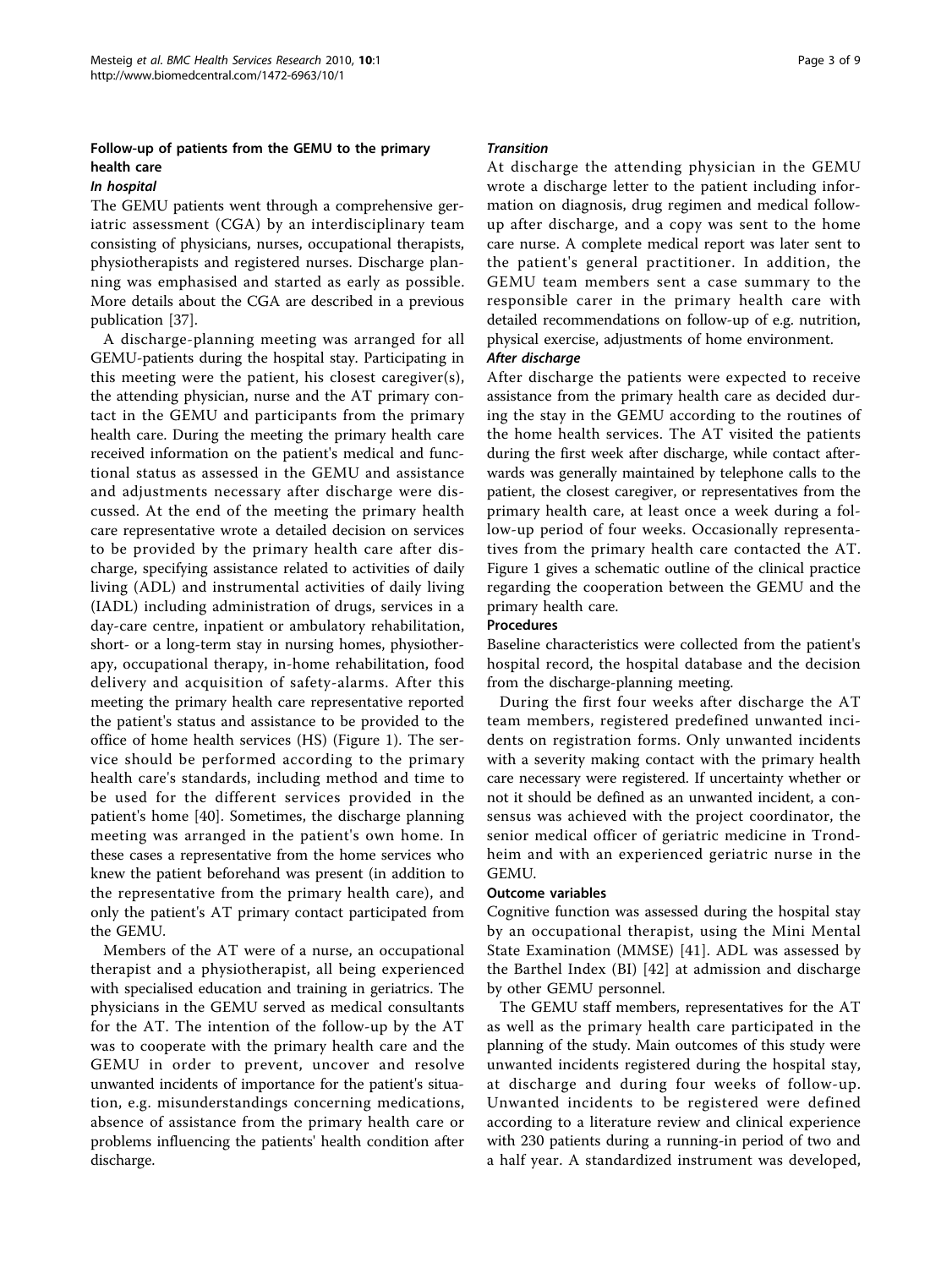tested out in a pilot study, revised and then implemented as the final registration form. The form was designed to register a diversity of incidents related to the transitional process from hospital to the patients' homes. The unwanted incidents were detected through contact with patients and caregivers and observations made at home visits by the AT. Figure 2 describes study endpoints.

Criteria for registering unwanted incidents were 1) the CGA during the stay in the GEMU turned out to be incomplete, 2) routines for exchange of information between the GEMU and the primary health care were not followed, 3) the drug regimen from the GEMU was not administrated correctly by the home services or the patient, 4) discrepancies in the decision from the discharge-planning meeting and the assistance actually provided by the primary health care, or 5) the guidelines for practical assistance in the patient's homes were not followed.

## Statistical analysis

Statistical analyses were performed in SPSS version 14.0. An alpha level of 0.05 was chosen for statistical significance. Differences between included and non-included patients were tested by Independent Samples t-tests for ratio data and Pearson's Chi-Square tests for nominal data. The Wilcoxon signed ranks test was used to test

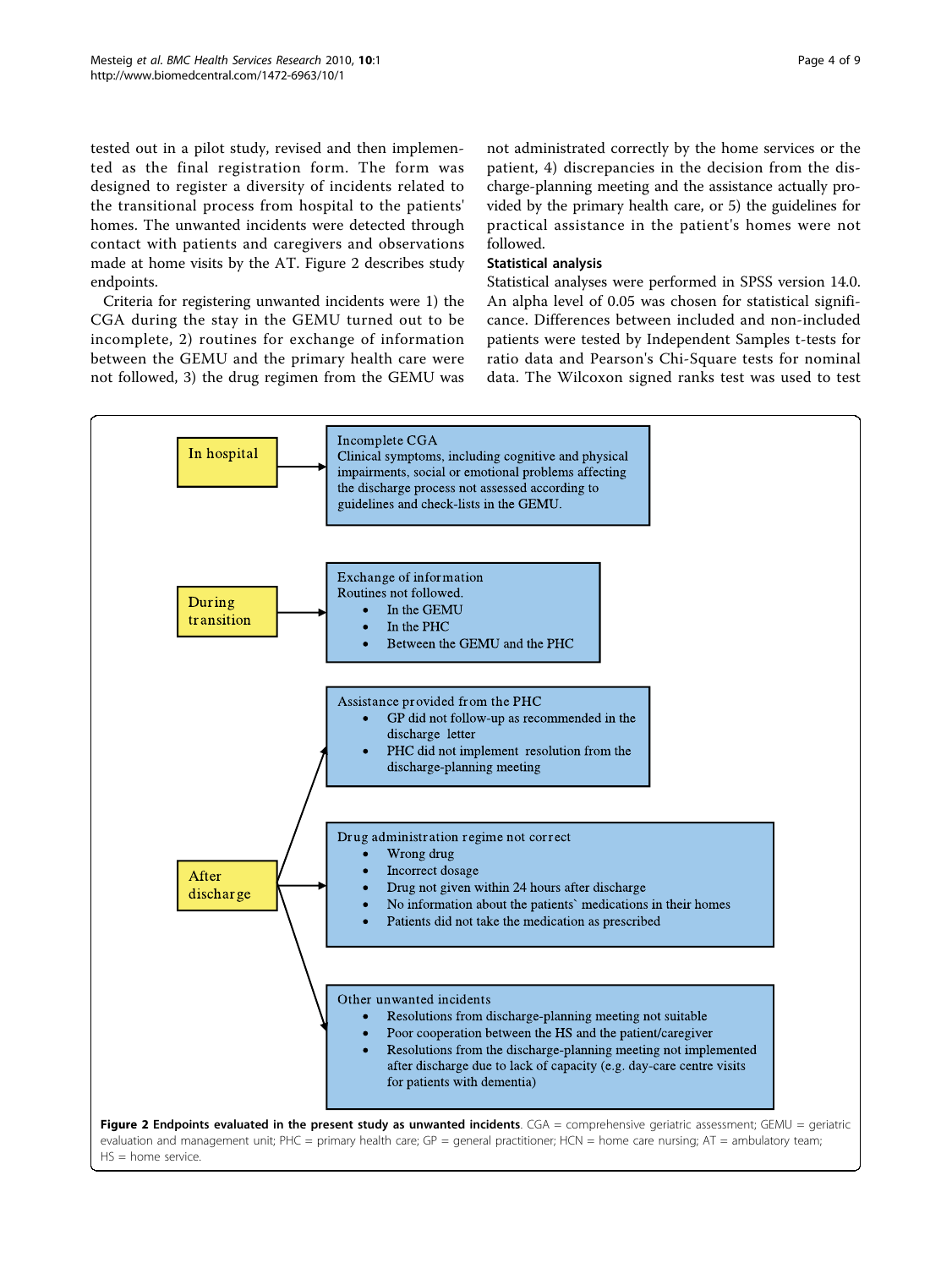change in Barthel Index score from admission to the GEMU till discharge. Binary logistic regression analysis was used to test whether length of stay, the patient living alone or not, the amount of assistance from the HS and Barthel Index score at discharge, explained the probability of an incident to occur.

#### Ethics

Participation was voluntary and in accordance to the Helsinki declaration. Those who refused to participate received the same treatment and follow-up from the GEMU, AT and PHC as participating patients. All patients received both oral and written information about the project. The Regional Committee for Ethics in Medical Research and The Norwegian Social Science Data Services approved the protocol.

## Results

During the study period 170 patients being discharged to their homes were asked to participate, of whom 39 refused, giving a study sample size of 131 patients. Moreover, data from 13 of the enrolled patients' were excluded from analyses because main outcome variables had not been registered. Thus, the analyses involve 118 patients (69.4% of those who were invited to participate). At baseline there were no significant differences in proportion of women ( $p > 0.3$ ), age ( $p > 0.8$ ) or independent living ( $p > 0.6$ ) between enrolled patients and patients refusing to participate, or between patients included and excluded from the analysis (gender p > 0.9, age  $p > 0.2$  and independent living  $p > 0.7$ , respectively).

Patient characteristics are described in Table 1. Mean age was  $83.2$  (SD = 6.4) years, 65.3% were women, and 65.3% lived alone. The median length of stay was 9 days (interquartile range  $(IQR) = 7-13$ ). Table 2 describes assistance provided by the primary health care. Onehundred-and-four (88%) of the 118 patients received assistance from the home services after discharge. Seventy-four (62.7%) patients had more than one visit

|  |  | Table 1 Baseline characteristics (n = 118) |  |  |
|--|--|--------------------------------------------|--|--|
|--|--|--------------------------------------------|--|--|

| <b>Characteristics</b>                                           |                         |
|------------------------------------------------------------------|-------------------------|
| Age, years; mean (SD/range)                                      | 83.2 ( $\pm$ 6.4/66-98) |
| Females; n (%)                                                   | 77 (65.3)               |
| Living alone; n (%)                                              | 77 (65.3)               |
| Hospital length of stay, days; median (IQR)                      | $9(7-13)$               |
| Discharge-planning meeting in the GEMU; n (%)                    | 51 (43.2)               |
| BI score at admission ( $n = 86$ ), 0-20; median (IQR)           | 17 (13-19)              |
| BI at discharge ( $n = 86$ ), 0-20; median (IQR)                 | 18 (16-19)              |
| MMSE during the hospital stay ( $n = 77$ ) 0-30;<br>median (IQR) | 24 (21-26)              |

 $SD = standard deviation$ ; IQR = interquartile range; GEMU = geriatric evaluation and management unit;

 $BI =$  Barthel Index scale; MMSE = Mini Mental State Examination

per day, 19 (16.1%) had one visit per day, and 11 (9.3%) had one visit per week. Most common was assistance related to house cleaning, drug regimen and shower/ bath once a week. As shown in Table 2, 20 - 30% underwent some kind of therapy (physiotherapy, occupational therapy, in-home rehabilitation) after discharge, while, 45% had weekly visits in a day care centre and 81% had a safety alarm.

#### Frequency and character of unwanted incidents

A total of 146 unwanted incidents were registered in 70 (59%) of the patients, giving a median of 2 incidents per patient. [Figure 3](#page-5-0) shows the total number of unwanted incidents experienced per patient. Binary logistic regression analyses showed that incidence occurrence was higher among patients who received assistance from the home services several times a day as compared to patients receiving assistance once per week or once per day ( $p = 0.02$ ).

The most commonly reported incidents were related to 1) drug prescription regime, exemplified by the home services not replacing the patients' old list of medications with a new one after the hospital stay, or that the patient got the wrong drug or incorrect dosage, 2) exchange of information, e.g. patients were not referred to a specialist as planned before discharge, messages were not passed on, there were shortcomings in the medical report from the attending physician or in case summaries from the nurse, or decisions about the patient's assistance decided in the discharge-planning meeting were not passed on from the representative

|                | Table 2 Assistance provided by the primary health |  |  |  |
|----------------|---------------------------------------------------|--|--|--|
| care (n = 118) |                                                   |  |  |  |

|                                       | n (%)      |  |
|---------------------------------------|------------|--|
| Home Services                         | 104 (88.1) |  |
| Cleaning                              | 47 (65.3)  |  |
| Drug regimen                          | 74 (62.7)  |  |
| Help with shower/bath once a<br>week  | 65 (55.1)  |  |
| Morning hygiene                       | 38 (32.2)  |  |
| Food/eating                           | 42 (35.6)  |  |
| Visit to check the patient's status   | 31(26.3)   |  |
| Other                                 | 26 (22.0)  |  |
| Therapy                               |            |  |
| Physiotherapy                         | 31(26.3)   |  |
| Occupational therapy                  | 15 (12.7)  |  |
| Rehabilitation in-home team           | 24 (20.3)  |  |
| Institution                           |            |  |
| Day care centre for elderly<br>people | 53 (44.9)  |  |
| Rehabilitation centre stay            | 13 (11.0)  |  |
| Short-time nursing home stay          | 9(7.6)     |  |
| Food delivery service                 | 29 (24.6)  |  |
| Safety alarm                          | 96 (81.4)  |  |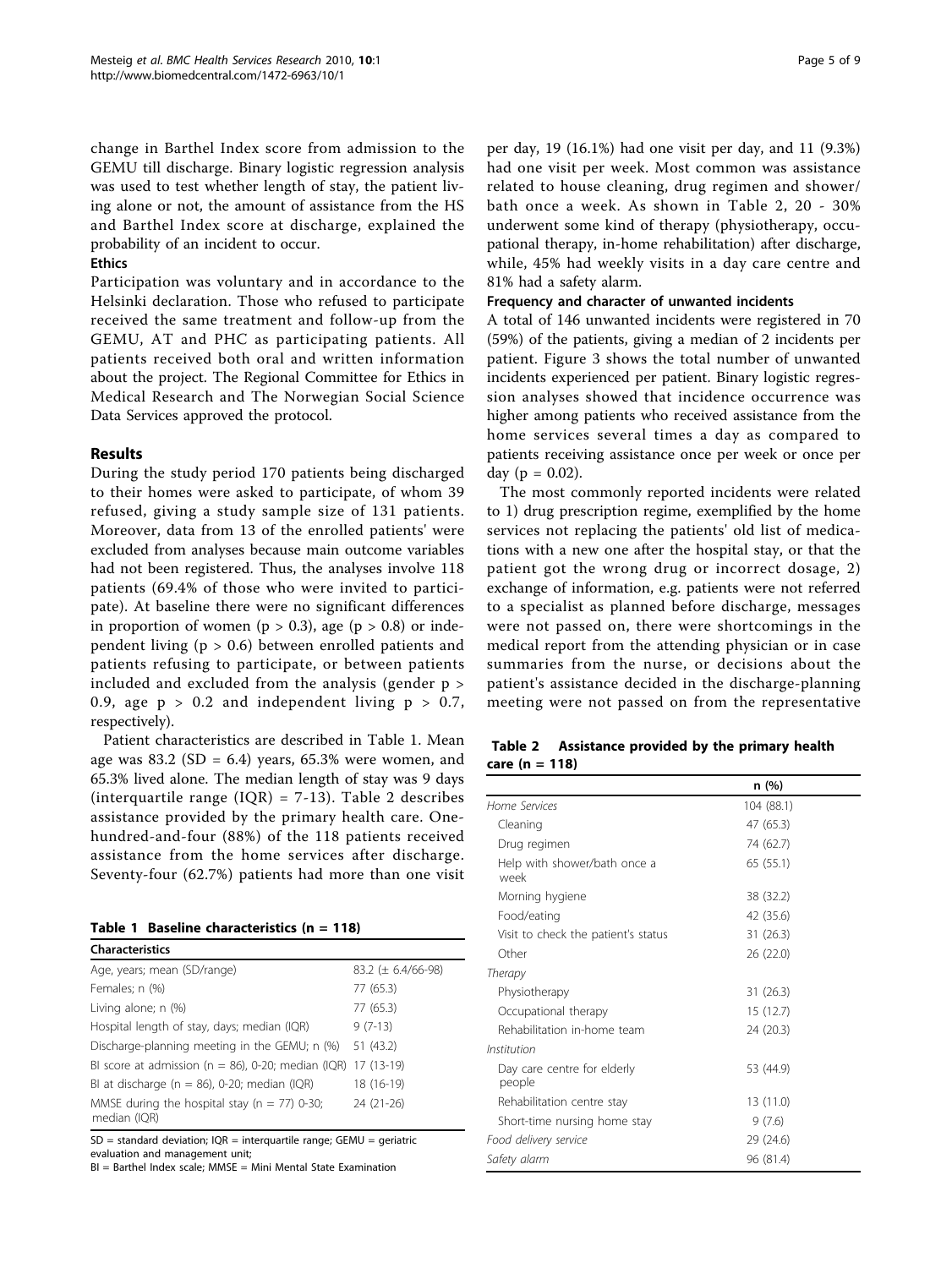<span id="page-5-0"></span>

from the primary health care to the home services, 3) service or help provided from the primary health care, e. g. they did not make sure that the patients ate their meals (as the decision said they should) and 4) decisions made in the discharge-planning meeting in the GEMU were not relevant for the patient after discharge, e.g. the patient needed assistance with the prescription regime after all. The distribution of the unwanted incidents is shown in Table 3, and the percent-wise distributions of the incidents are shown in [Figure 4.](#page-6-0)

During the follow-up period three of the patients needed more help from the HS, five patients visited the GP in his office and another five were visited by the GP in their home, there were six unplanned readmissions to the hospital and one admission to a nursing home and one patient died.

## Discussion

Clinical experience and previous studies have shown that unwanted incidents after discharge of patients from hospital to their homes are common, especially related to discrepancies in drug regimen [\[4](#page-7-0)-[12](#page-8-0)]. The present study has investigated the frequency and character of unwanted incidents observed by the AT during the transition of frail elderly patients from a geriatric hospital ward to their homes. It was shown that nearly 60% of the patients experienced unwanted incidents during transition and during the first four weeks after discharge. The most frequent incidents were mismatches between assistance appointed and assistance actually provided by the primary health care, errors regarding drug regimen and errors related to exchange of information.

Despite specific guidelines and accepted routines for transition from hospital to home, most patients in the present study experienced one or more unwanted incidents. This may have multiple explanations. Firstly, the study group was frail, of high age, often living alone, and having disabilities, including cognitive impairment, making them dependent of assistance in many daily life situations and vulnerable for experiencing incidents.

| <b>Distribution</b>                                                         | Number of patients Number of<br>experiencing<br>unwanted incidents incidents<br>$(N = 118)$ | unwanted<br>$(N = 146)$ |
|-----------------------------------------------------------------------------|---------------------------------------------------------------------------------------------|-------------------------|
|                                                                             | n(%)                                                                                        | n(%)                    |
| Incomplete CGA                                                              | 9(7.6)                                                                                      | 9(6.2)                  |
| Emotional problems                                                          |                                                                                             | 1                       |
| Cognitive impairments                                                       |                                                                                             | 3                       |
| Physical impairments                                                        |                                                                                             | 1                       |
| Clinical problems                                                           |                                                                                             | 3                       |
| Social problems                                                             |                                                                                             | 1                       |
| Exchange of information                                                     | 27 (22.9)                                                                                   | 36 (24.7)               |
| In the GEMU                                                                 |                                                                                             | 8                       |
| In the PHC                                                                  |                                                                                             | 13                      |
| Between the GEMU and the PHC                                                |                                                                                             | 15                      |
| Drug administration regime                                                  | 36 (30.5)                                                                                   | 46 (31.5)               |
| In the PHC                                                                  |                                                                                             |                         |
| • Wrong drug/incorrect dosage                                               |                                                                                             | 16                      |
| · Drug not given within 24 hours<br>after discharge                         |                                                                                             | 8                       |
| · No written information on drug<br>regimen in patients' homes              |                                                                                             | 8                       |
| • Medication not taken by<br>patient as prescribed                          |                                                                                             | 10                      |
| In the GEMU                                                                 |                                                                                             | 4                       |
| Assistance provided from the PHC 23 (19.5)                                  |                                                                                             | 25 (17.1)               |
| Patient not controlled by GP as<br>recommended by the GEMU                  |                                                                                             | 5                       |
| Disagreement between services<br>appointed and services offered             |                                                                                             | 20                      |
| Other unwanted incidents                                                    | 23 (19.5)                                                                                   | 29 (19.9)               |
| Resolution from discharge-<br>planning meeting not suitable                 |                                                                                             | 11                      |
| Poor cooperation between HS and<br>patient/caregiver                        |                                                                                             | 14                      |
| Not possible to implement<br>resolution from discharge-<br>planning meeting |                                                                                             | 4                       |

Table 3 Distribution of unwanted incidents  $(N = 118)$ 

CGA = comprehensive geriatric assessment; GEMU = geriatric evaluation and management unit;  $PHC = primary$  health care;  $GP = general$  practitioner; HS = home services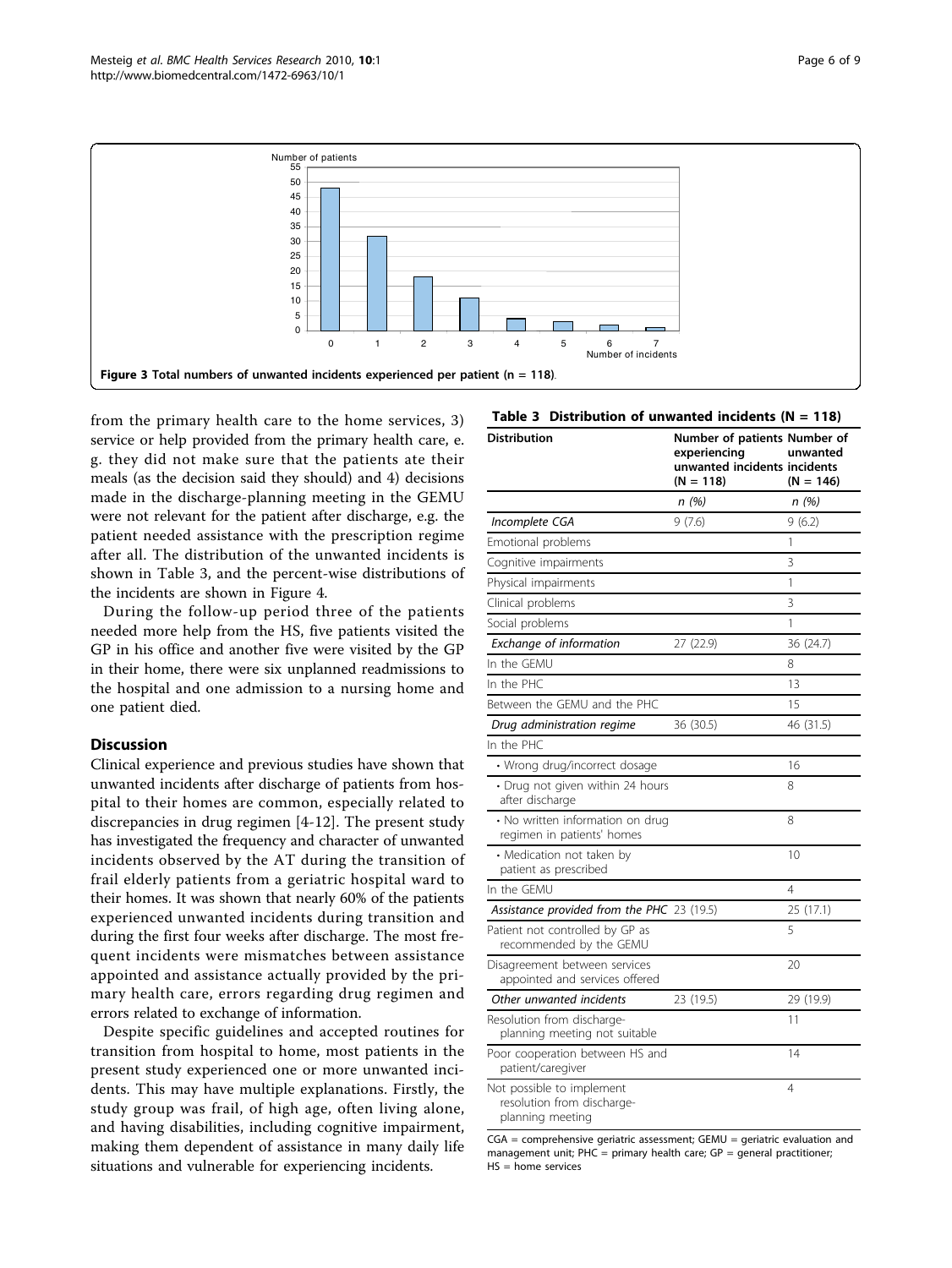<span id="page-6-0"></span>

Secondly, although both the GEMU and the primary health care continuously work on improving communication within and between the systems, the large number of helpers around the patient requires that information about the patient is exchanged between different professions and employees several times and thereby increase the likelihood of unwanted incidents.

Thirdly, the skills and focus of the GEMU and the primary health care staff were different. The interdisciplinary staff of the GEMU emphasises optimal treatment for disorders precipitating somatic and psychiatric conditions, functional problems and the social situation of relevance for the actual hospital stay, while the main focus for the primary health care is to make it practicable and possible for the patient to stay at home as long as possible. Furthermore, the GEMU staffs was specialized in geriatric medicine while most of the employees in the primary health care had no specialised training in treating the actual patient group, many were unskilled. This may to some extent also explain why the patients did not receive help that was specifically appointed by the primary health care [\(Table 3](#page-5-0)).

However, the study also revealed that some decisions made in the discharge-planning meeting in the GEMU were not relevant after discharge ([Table 3](#page-5-0)). Such errors were not registered for discharge-planning meetings arranged in the patients' home where also a representative from the home services who knew the patient beforehand was often present, demonstrating that the context of this meeting is important.

In concordance with other studies [\[5-](#page-7-0)[11\]](#page-8-0) we found unwanted incidents related to drug regimen to occur frequently. We did not evaluate whether these errors

constituted a risk for the patients' health, but according to clinical experience this could be the case in some occasions, while in other situations these errors probably had no immediate impact on health status.

As shown in [Figure 1,](#page-1-0) GPs are not routinely involved in follow-up of the patient during or shortly after discharge from our hospital. Hansen et al. have shown that patients recently discharged from hospital are not medically stabilised [[11\]](#page-8-0). Their study uncovered problems during the first 3 weeks after discharge resulting in changes of medical or social treatment plans in the majority of patients. To further improve practice for these frail patients, a closer follow-up from the general practitioner shortly after discharge from hospital need to be highlighted. The length of hospital stay is constantly squeezed down, making the involvement of the general practitioner increasingly important.

It was shown that the patients in the present study during follow-up needed consultations from GPs, new hospital and nursing home admissions and one patient even died. However, the study was not designed to evaluate if these events were consequences of the unwanted incidents registered and thus could be prevented. In a controlled study it would be possible to evaluate if improvement in the transition from hospital to home could improve patient related outcomes.

Studies have shown that post-discharge visits in the patient's home by competent professionals can reveal important and potentially reversible clinical problems and unwanted incidents [[13](#page-8-0)-[29](#page-8-0)] and there are indications that functional status improves after a time-limited supported discharge [[26,30-33\]](#page-8-0). The large number of incidents registered in the study could indicate that the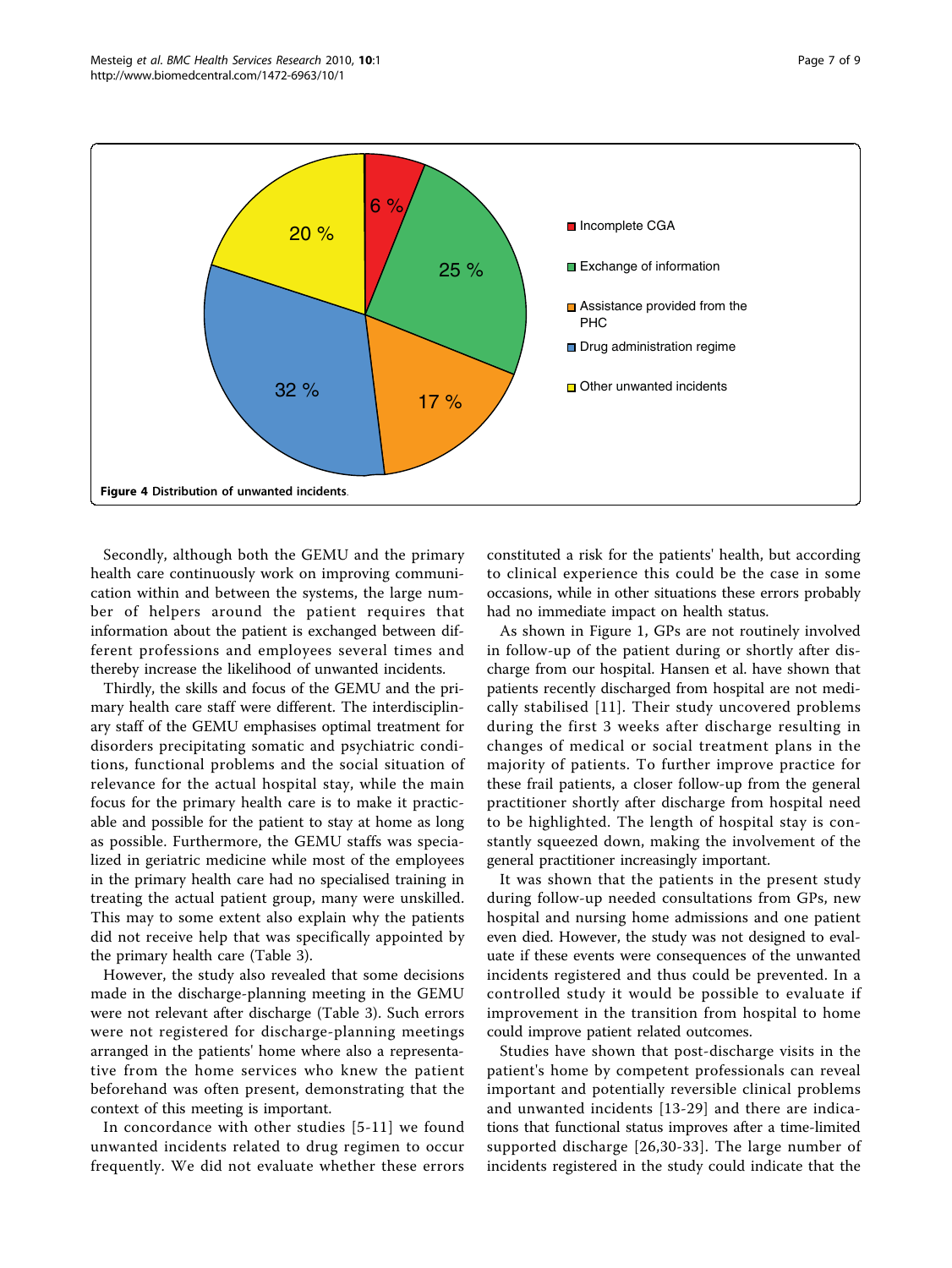<span id="page-7-0"></span>AT in general should be more active in the management of the patients, such as following the patient home at discharge to make sure that assistance take place as appointed [[43](#page-8-0)], perform treatment in the patients homes that the home services are not competent to provide [[31,34\]](#page-8-0), or working closely with the general practitioner during the transition to avoid medical incidents [\[31](#page-8-0)].

Strength of our study was the comprehensive registration of a diversity of incidents related to the transitional process from hospital to the patients' homes and not only disagreements related to drug regimens. Most likely this has resulted in a higher number of incidents than registered in earlier studies. We argue that this broad perspective has given important knowledge about aspects of the patients' situation to further improved discharge planning and follow-up. Though, it is still not known, though to what extent the registered incidents in our study influence the patients' and the caregivers' quality of life and function, hospital readmissions, nursing home placement or death. This needs to be highlighted in future studies.

The study has some limitations. Firstly, the practice for the cooperation between GEMU, AT and the primary health care described in the present study is unique for the city of Trondheim and the external validity may be questioned. However, we believe that the challenges observed are recognisable also for frail patients in general when focusing on transitional care. Secondly, we were not able to find standardised questionnaires for registration of relevant unwanted incidents. Therefore an incidence form was developed and revised through a pilot study; however it was not tested for reliability. Filling in the form was based on consensus between the GEMU, the AT and the primary health care which should reduce the possibility for systematic bias. Thirdly, according to the pragmatic design of the study, the AT had a double role being involved both in the planning of the transitional care during the hospital stay, but also in uncovering and resolving unwanted incidents of importance for the patient's situation, as well as registering unwanted incidents. This might have reduced the number of incidents, indicating that the incidence rate could have been even higher than registered without an AT.

## Conclusions

Despite a seemingly well-organised system for cooperation between the GEMU and the primary health care, unwanted incidents occurred in approximately 60 percent of frail elderly patients during transition from hospital to home and four weeks of follow-up. The majority of unwanted incidents were related to exchange of information, drug regimens and disagreements between services appointed and services provided by the primary health care. The study both demonstrate the need for and the challenges in designing a well-functioning system for this complex patient group both during the hospital stay as well for the time after discharge. The knowledge gained through the study has given insights of importance for future improvements of transitional care for geriatric patients.

Further studies, including interventional studies and evaluation in other settings, are necessary to investigate if these results are valid outside Trondheim and if improvements have impact on patient related outcomes such as quality of life, unplanned readmissions and nursing home placement.

#### Acknowledgements

We thank the Primary Health Care Service in the Municipality of Trondheim and the Department of Geriatrics (especially the ambulatory team and geriatric nurse Elin Einarsen), St. Olav University hospital for taking part in the study, and Chief medical officer, Municipality of Trondheim dr. med. Helge Garåsen for giving valuable comments to the manuscript.

#### Author details

<sup>1</sup>Department of Clinical service, St. Olavs University Hospital, Olav Kyrres gt.17, 7006 Trondheim, Norway. <sup>2</sup>Department of Geriatrics, St. Olavs University Hospital, Olav Kyrres gt.17, 7006 Trondheim, Norway. <sup>3</sup>Department of Neuroscience, Norwegian University of Science and Technology (NTNU), Olav Kyrres gt.17, 7006 Trondheim, Norway. <sup>4</sup>Department of Health and Welfare, Municipality of Trondheim, 7004 Trondheim, Norway.

#### Authors' contributions

MM, OS, and IS planned the study. MM and TR took part in data collection. MM and JLH have analyzed the data and MM has written the paper in close cooperation with the other authors. All authors contributed to the development and revision of the manuscript and approved the final version.

#### Competing interests

The authors declare that they have no competing interests.

#### Received: 4 May 2009

Accepted: 4 January 2010 Published: 4 January 2010

#### References

- 1. Rockwood K, Stadnyk K, MacKnight C, Hebert R, Hogan DB: [A brief clinical](http://www.ncbi.nlm.nih.gov/pubmed/9923878?dopt=Abstract) [instrument to classify frailty in elderly people.](http://www.ncbi.nlm.nih.gov/pubmed/9923878?dopt=Abstract) Lancet 1999, 353:205-206.
- 2. Rockwood K: [What would make a definition of frailty successful?](http://www.ncbi.nlm.nih.gov/pubmed/16107450?dopt=Abstract) Age Ageing 2005, 34:432-434.
- 3. Wells JL, Seabrook JA, Stolee P, Borrie MJ, Knoefel F: [State of the art in](http://www.ncbi.nlm.nih.gov/pubmed/12808544?dopt=Abstract) [geriatric rehabilitation. Part 1: review of frailty and geriatric](http://www.ncbi.nlm.nih.gov/pubmed/12808544?dopt=Abstract) [comprehensive assessment.](http://www.ncbi.nlm.nih.gov/pubmed/12808544?dopt=Abstract) Arch Phys Med Rehabil 2003, 84:890-897.
- 4. Kravitz RL, Teuben DB, Davis JW, Mitchell A, Hemmerling K, Kington RS, Siu AL: Geriatric home assessment after hospital discharge. JAGS 1994, 42:1229-1234.
- 5. Forster AJ, Clark HD, Menard A, Dupuis N, Chernish R, Chandok N: [Adverse](http://www.ncbi.nlm.nih.gov/pubmed/14757670?dopt=Abstract) [events among medical patients after discharge from hospital.](http://www.ncbi.nlm.nih.gov/pubmed/14757670?dopt=Abstract) CMAJ 2004, 170:345-349.
- 6. Forster AJ, Murff HJ, Peterson JF, Gandhi TK, Bates DW: [The incidence and](http://www.ncbi.nlm.nih.gov/pubmed/12558354?dopt=Abstract) [severity of adverse events affecting patients after discharge from the](http://www.ncbi.nlm.nih.gov/pubmed/12558354?dopt=Abstract) [hospital.](http://www.ncbi.nlm.nih.gov/pubmed/12558354?dopt=Abstract) Ann Intern Med 2003, 138:161-167.
- 7. Forster AJ, Murff HJ, Peterson JF, Gandhi TJ, Bates DW: [Adverse drug](http://www.ncbi.nlm.nih.gov/pubmed/15857487?dopt=Abstract) [events occurring following hospital discharge.](http://www.ncbi.nlm.nih.gov/pubmed/15857487?dopt=Abstract) J Gen Intern Med 2005, 20:317-323.
- 8. Moore C, Wisnivesky J, Williams S, McGinn T: [Medical errors related to](http://www.ncbi.nlm.nih.gov/pubmed/12911647?dopt=Abstract) [discontinuity of care from an inpatient to an outpatient setting.](http://www.ncbi.nlm.nih.gov/pubmed/12911647?dopt=Abstract) J Gen Intern Med 2003, 18:646-651.